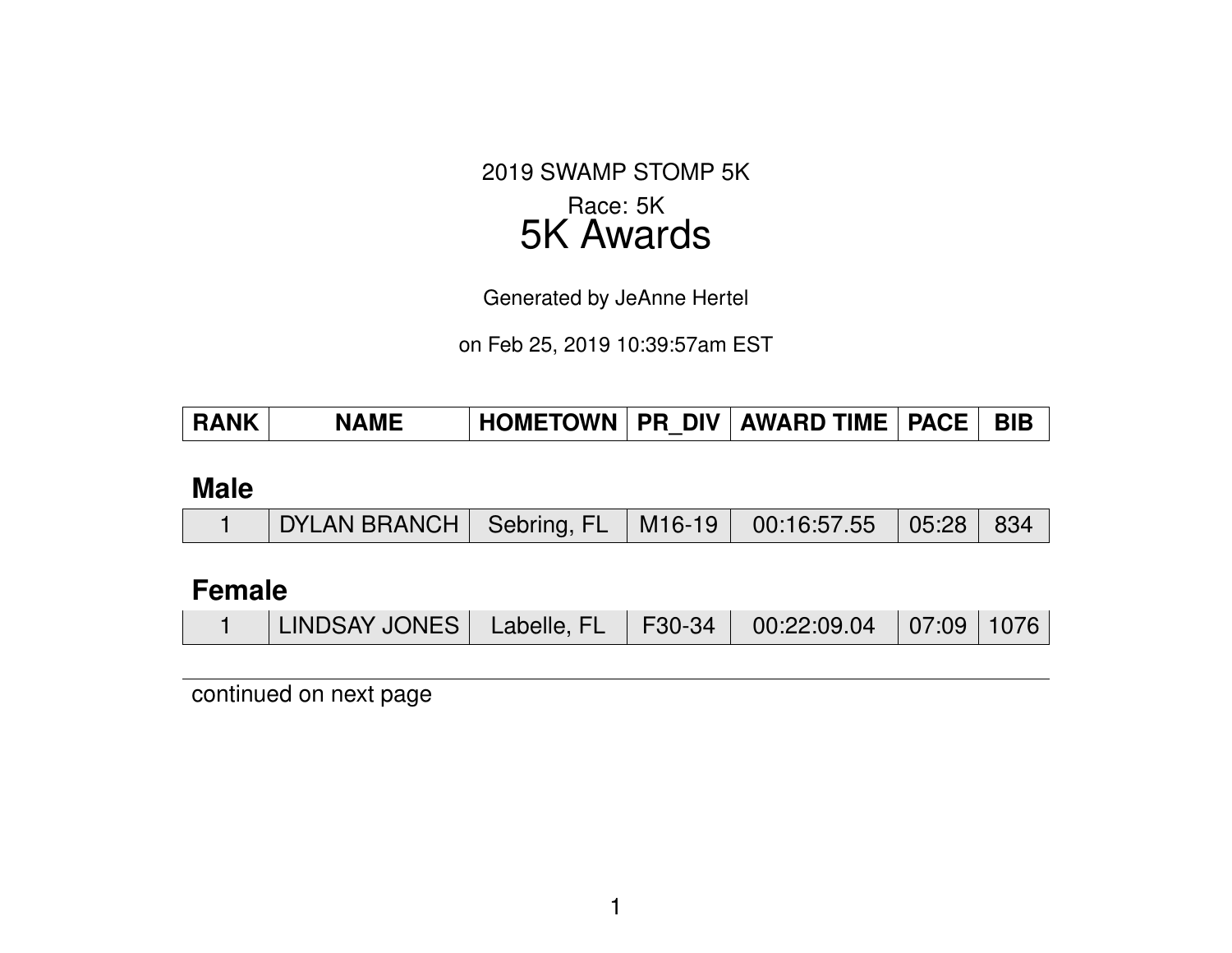| <b>RANK</b> | <b>NAME</b>          | <b>HOMETOWN</b>         | <b>PR DIV AWARD TIME   PACE  </b> |                | <b>BIB</b> |
|-------------|----------------------|-------------------------|-----------------------------------|----------------|------------|
|             | <b>Male Master</b>   |                         |                                   |                |            |
|             | <b>GREGORY ADMAN</b> | Cape Coral, FL   M40-44 | 00:18:36.47                       | $06:00$   1015 |            |

#### **Female Master**

| <b>GRETA SPARKS</b> | Corydon, IN   F45-49   00:24:03.06   07:47   821 |  |  |
|---------------------|--------------------------------------------------|--|--|
|                     |                                                  |  |  |

#### **Male Grandmaster**

|  | <b>JOHN SCOTT</b> | Cape Coral, FL   M50-54   00:21:11.52   06:51   1054 |  |  |  |  |
|--|-------------------|------------------------------------------------------|--|--|--|--|
|--|-------------------|------------------------------------------------------|--|--|--|--|

#### **Female Grandmaster**

|  | LYNN DAVIDSON | Labelle, FL | F55-59 | $\begin{array}{ c c c c c c c c } \hline 00:25:14.36 & 08:10 & 917 \ \hline \end{array}$ |  |  |
|--|---------------|-------------|--------|------------------------------------------------------------------------------------------|--|--|
|--|---------------|-------------|--------|------------------------------------------------------------------------------------------|--|--|

### **Male Senior Grand Master**

| RICARDO MARTINEZ   Hereford, TX   M60-64   00:22:25.32   07:14   970 |  |  |  |  |
|----------------------------------------------------------------------|--|--|--|--|
|----------------------------------------------------------------------|--|--|--|--|

### **Female Senior Grand Master**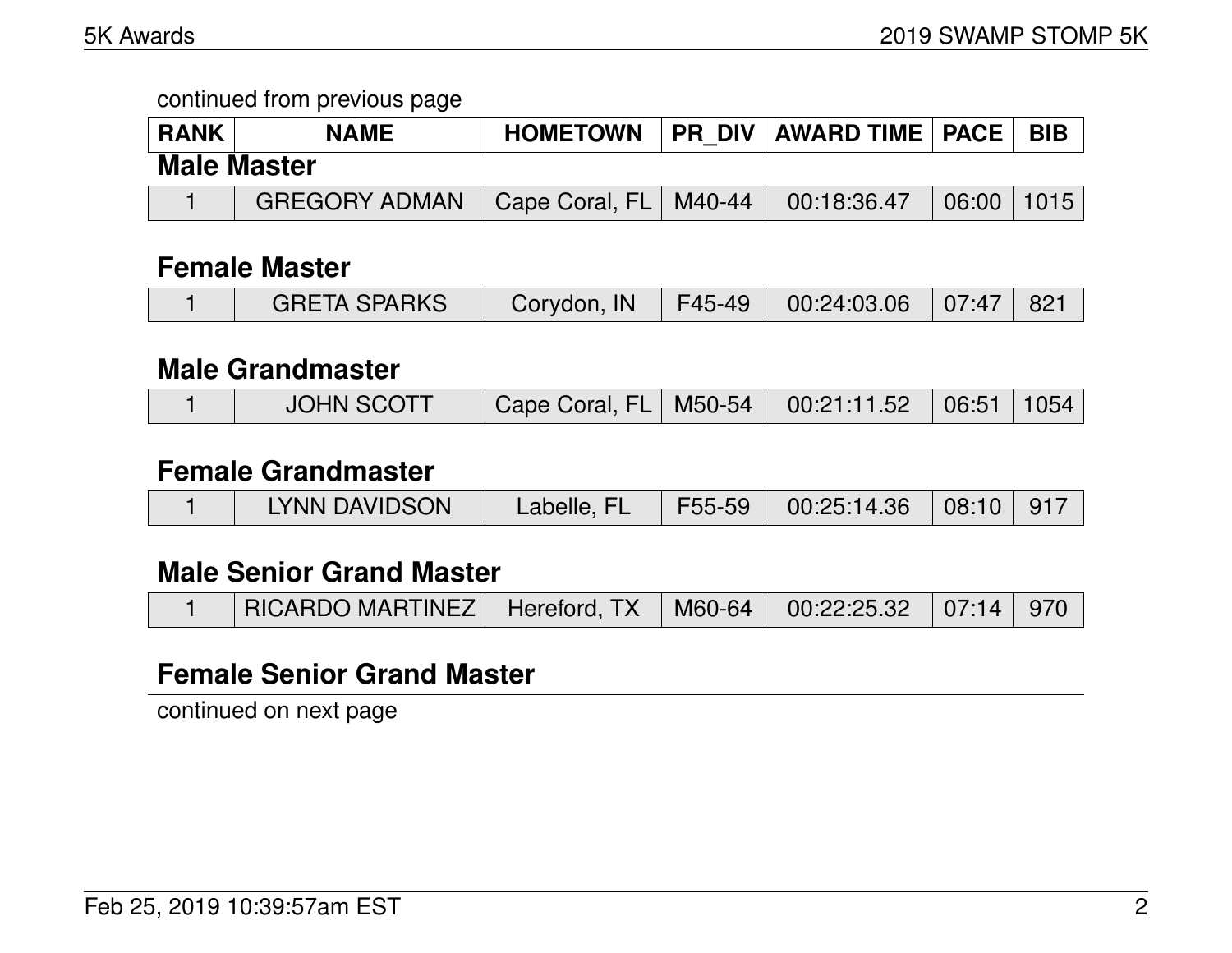| <b>RANK</b> | <b>NAME</b>            | <b>HOMETOWN</b>                          | PR DIV   AWARD TIME   PACE   BIB |       |
|-------------|------------------------|------------------------------------------|----------------------------------|-------|
|             | <b>FRANCINE GOLDEN</b> | <sup>।</sup> Lehigh Acres, FL   F60-64 ∖ | $00:28:34.81$ 09:16              | - 802 |

# **M1-9**

| <b>DAXTYN CLAYTON</b> | Savannah, GA | $M1-9$ | 00:25:45.85 | 08:18 | 1072 |
|-----------------------|--------------|--------|-------------|-------|------|
| <b>BLAKE SEWELL</b>   | Labelle, FL  | $M1-9$ | 00:26:17.78 | 08:28 | 1146 |
| <b>NOLAN JONES</b>    | Labelle, FL  | $M1-9$ | 00:27:48.18 | 08:57 | 1078 |

# **F1-9**

| ALLYNAH MARROQUIN         | Labelle, FL | $F1-9$ | 00:31:35.18 | 10:10 |      |
|---------------------------|-------------|--------|-------------|-------|------|
| AMAIAH MEYER              | Labelle, FL | $F1-9$ | 00:31:41.65 | 10:13 | 1156 |
| <b>GWYNETH WILLIAMSON</b> | Labelle, FL | $F1-9$ | 00:31:49.50 | 10:15 | 1027 |

# **M10-12**

| DAMIAN RUIZ         | Labelle, FL | M <sub>10</sub> -12 | 00:22:18.14 | 07:11    | 945  |
|---------------------|-------------|---------------------|-------------|----------|------|
| <b>JAEP CASIANO</b> | Labelle, FL | M <sub>10</sub> -12 | 00:22:48.74 | $+07:21$ | 1101 |
| <b>HUGO ARREOLA</b> | Labelle, FL | M <sub>10</sub> -12 | 00:22:50.07 | 07:21    |      |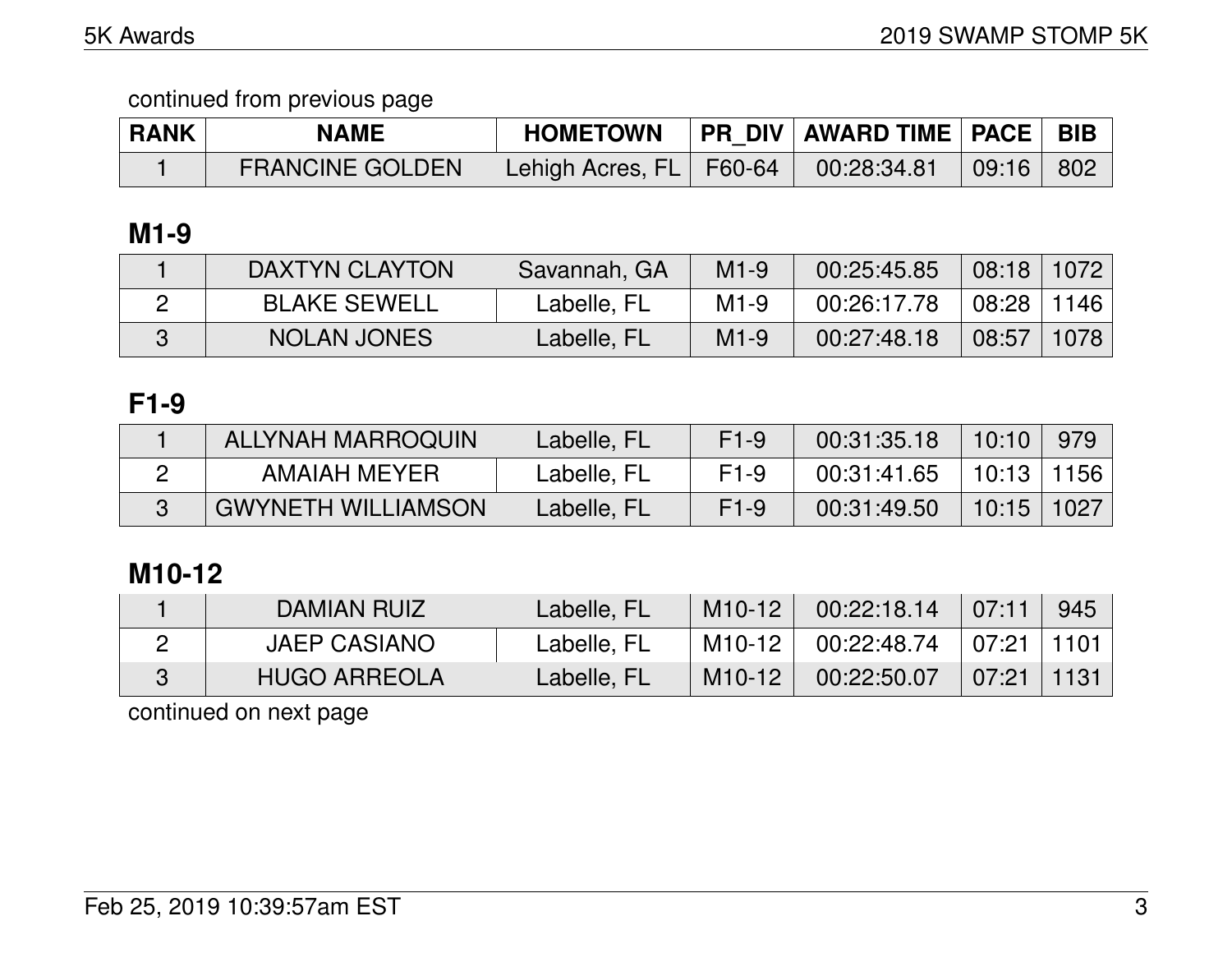| <b>RANK</b> | <b>NAME</b> | <b>HOMETOWN</b> | <b>DIV</b><br><b>PR</b> | <b>AWARD TIME</b> | <b>PACE</b> | <b>BIE</b> |
|-------------|-------------|-----------------|-------------------------|-------------------|-------------|------------|
|-------------|-------------|-----------------|-------------------------|-------------------|-------------|------------|

# **F10-12**

| ANAKAREN SANDOVAL           | Labelle, FL | F <sub>10</sub> -12 | 00:26:11.08 | $08:26$   1148 |      |
|-----------------------------|-------------|---------------------|-------------|----------------|------|
| <b>GABRIELLA WILLIAMSON</b> | Labelle, FL | F10-12              | 00:29:27.37 | ∣ 09:29∣1028   |      |
| <b>RILEY CURTIS</b>         | Labelle, FL | F <sub>10</sub> -12 | 00:29:27.50 | 09:29          | 1154 |

### **M13-15**

| BERNARDO BARNHART   | Immokalee, FL | M13-15   | 00:17:47.73                | 05:44 | 1153 |
|---------------------|---------------|----------|----------------------------|-------|------|
| <b>GARY GUEVARA</b> | Labelle, FL   | $M13-15$ | 00:21:44.90 ∣07:01 ∣1151 ∣ |       |      |
| JOHNATHAN RAMIREZ   | Labelle, FL   | $M13-15$ | 00:22:54.40                | 07:23 | 1041 |

# **F13-15**

| <b>ABIGAIL GREEN</b> | Labelle, FL                 | $F13-15$ | 00:22:44.24 | 07:20 | 1141 |
|----------------------|-----------------------------|----------|-------------|-------|------|
| ALEXIS CAMACHO       | Lehigh Acres, FL   F13-15 \ |          | 00:25:56.95 | 08:22 | 946  |
| YAHAIRA ZAMORA       | Labelle, FL                 | $F13-15$ | 00:32:17.56 | 10:24 | 1096 |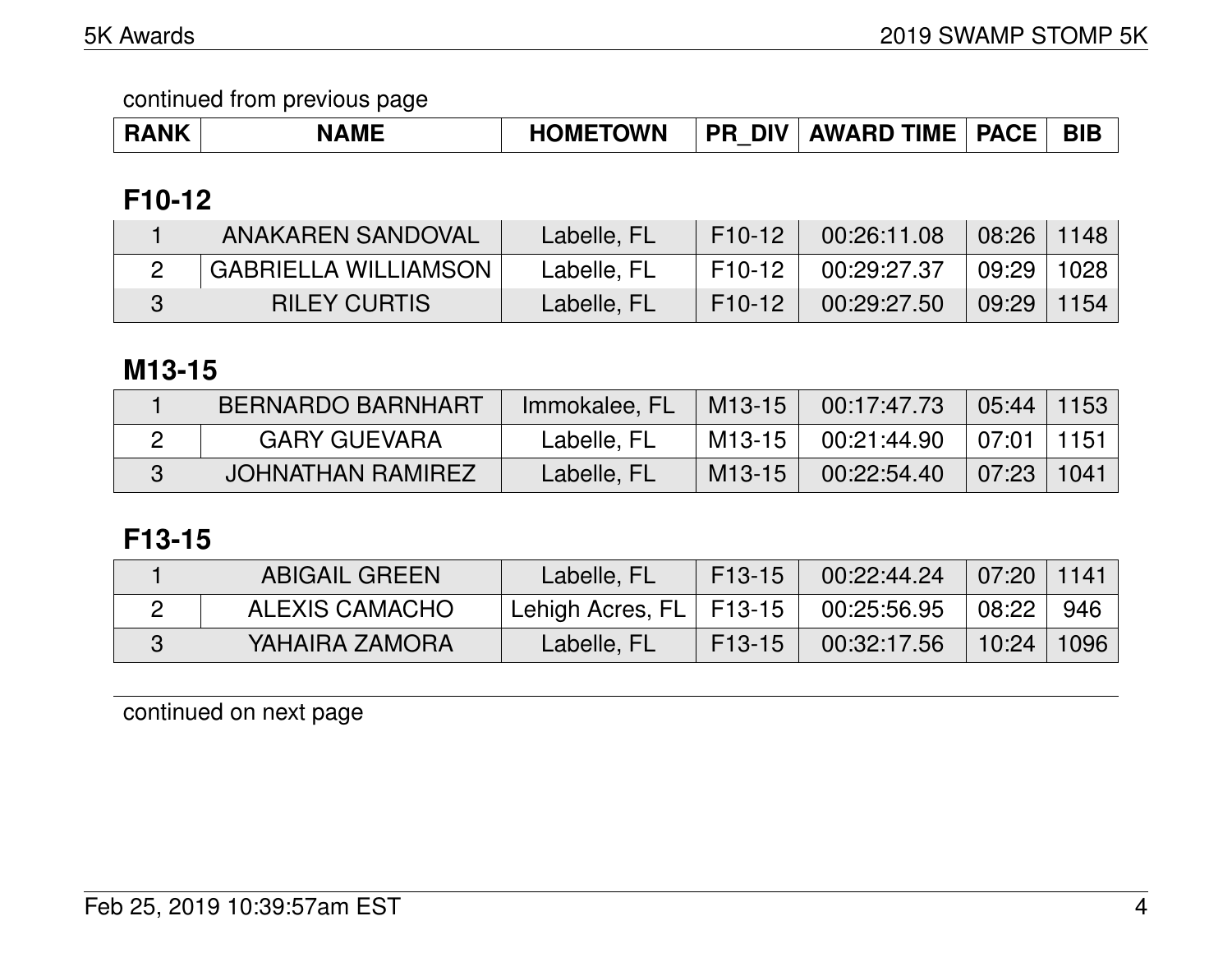| <b>RANK</b>         | <b>NAME</b>           | <b>HOMETOWN</b> | <b>PR DIV</b>       | <b>AWARD TIME   PACE  </b> |                  | <b>BIB</b> |
|---------------------|-----------------------|-----------------|---------------------|----------------------------|------------------|------------|
| M <sub>16</sub> -19 |                       |                 |                     |                            |                  |            |
|                     | <b>DYLAN BRANCH</b>   | Sebring, FL     | M <sub>16-19</sub>  | 00:16:57.55                | <del>05:28</del> | 834        |
|                     | <b>MARCOS RICO</b>    | Labelle, FL     | M <sub>16</sub> -19 | 00:19:34.68                | 06:19            | 985        |
| $\overline{2}$      | <b>CHANCE MCGAREY</b> | Kennesaw, GA    | M <sub>16</sub> -19 | 00:19:42.75                | 06:21            | 1125       |
| 3                   | <b>BRAYAN BELTRAN</b> | Labelle, FL     | M <sub>16</sub> -19 | 00:19:56.20                | 06:26            | 1050       |

## **F16-19**

| AMY SCHLOSSER      | $\vert$ Avon Park, FL $\vert$ F16-19 | $00:22:36.42$ 07:17 835            |           |  |
|--------------------|--------------------------------------|------------------------------------|-----------|--|
| LAUREN SHIVELER    | Naples, FL                           | F16-19   00:22:52.63   07:22   986 |           |  |
| <b>JAMIE TANTO</b> | Fort Myers, FL   F16-19              | 00:23:23.60                        | 07:32 971 |  |

### **M20-24**

| <b>JUSTIN REYES</b>    | Labelle, FL | M20-24 | 00:18:48.21 | 06:04          | 906 |
|------------------------|-------------|--------|-------------|----------------|-----|
| <b>OMAR FIGUEROA</b>   | Labelle, FL | M20-24 | 00:21:05.10 | ∣ 06:48 ∣ 1051 |     |
| <b>EDUARDO BENITEZ</b> | Labelle, FL | M20-24 | 00:23:35.65 | $07:36$   1114 |     |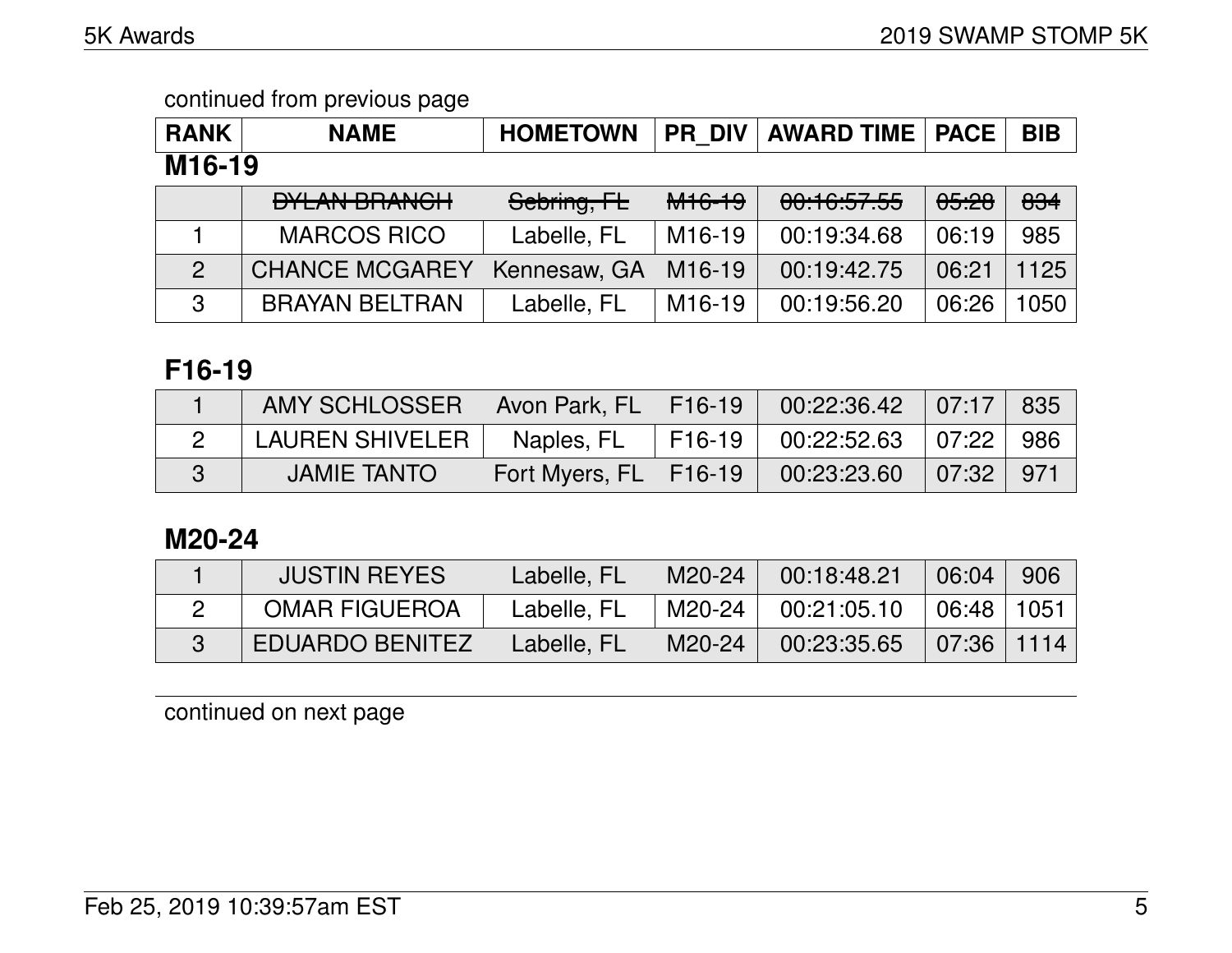| <b>RANK</b>   | <b>NAME</b>         |             |                     | HOMETOWN   PR DIV   AWARD TIME   PACE |                | <b>BIB</b> |  |  |
|---------------|---------------------|-------------|---------------------|---------------------------------------|----------------|------------|--|--|
| F20-24        |                     |             |                     |                                       |                |            |  |  |
|               | <b>ANA ARREOLA</b>  | Labelle, FL | F20-24              | 00:27:40.18                           | $08:55$   1110 |            |  |  |
| $\mathcal{P}$ | <b>ANA FIGUEROA</b> | Labelle, FL | F20-24              | 00:27:40.56                           | 08:55          | 1052       |  |  |
| 3             | <b>MARIA ZAMORA</b> | Labelle, FL | F <sub>20</sub> -24 | 00:30:37.78                           | 09:52          | 1095       |  |  |

#### **M25-29**

| <b>MANUEL SOTO</b>  | Labelle, FL | M25-29    | 00:27:59.63                  | $\vert$ 09:01   1093 |  |
|---------------------|-------------|-----------|------------------------------|----------------------|--|
| <b>CHRIS HAMBY</b>  | Labelle, FL | 'M25-29 I | 100:28:23.08                 | 09:09   981          |  |
| <b>SEAN LEMIEUX</b> | Alva, FL    | M25-29    | $00:33:29.15$   10:47   1043 |                      |  |

### **F25-29**

| <b>ISABELLE NORTH   Kingsley, MI</b>  |            | F25-29 | $\begin{array}{ c c c c c c } \hline 00.22.55.28 & 07.23 & 1108 \hline \end{array}$ |  |
|---------------------------------------|------------|--------|-------------------------------------------------------------------------------------|--|
| MEGAN HURRELL                         | Tucson, AZ |        | 「F25-29   00:25:24.31  08:11  1161                                                  |  |
| ANA GONZALEZ   Bradenton, FL   F25-29 |            |        | $00:26:58.86$ 08:42 1118                                                            |  |

# **M30-34**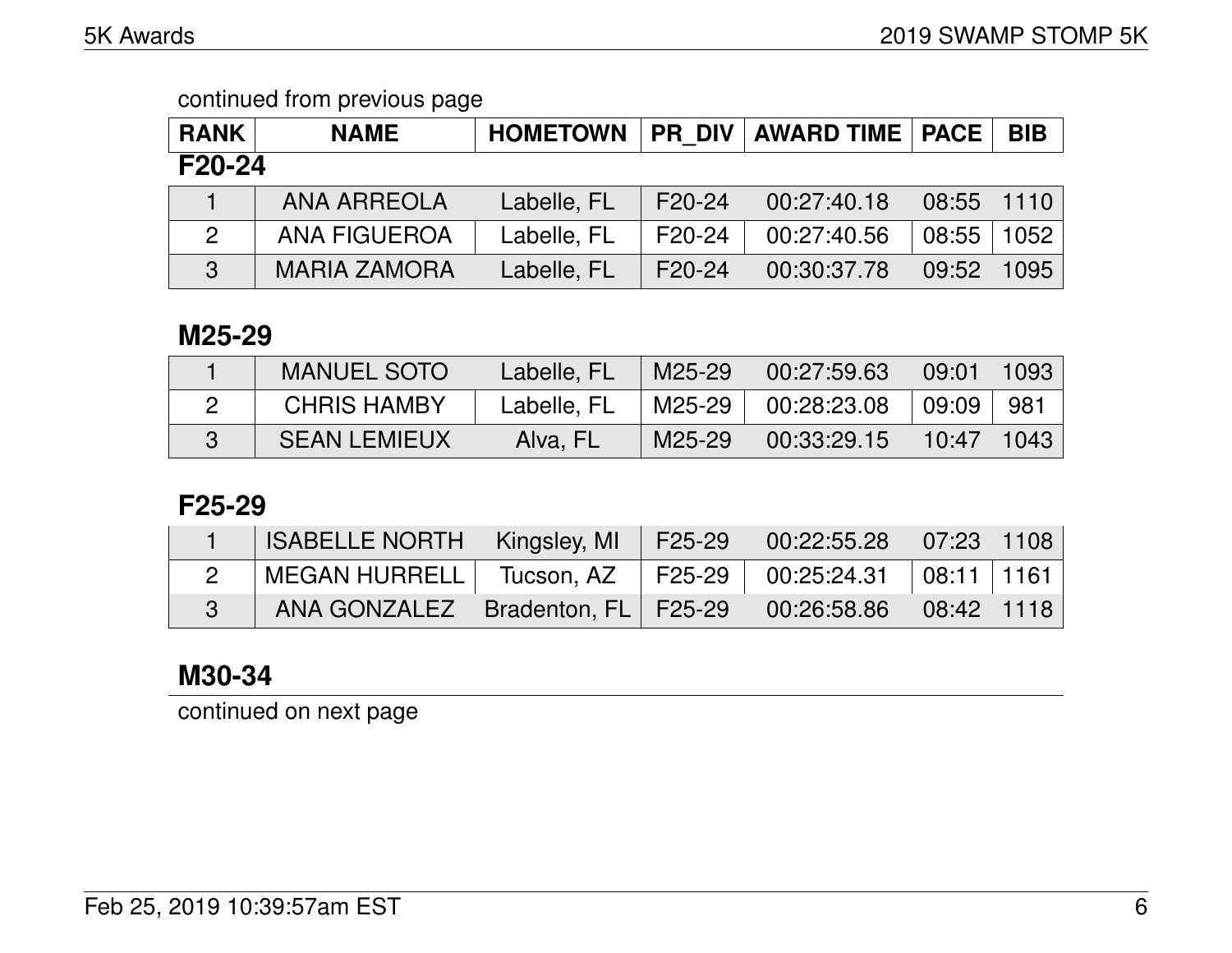| <b>RANK</b> | <b>NAME</b>                                  | <b>HOMETOWN</b> |        | <b>PR DIV   AWARD TIME   PACE  </b> |        | <b>BIB</b> |
|-------------|----------------------------------------------|-----------------|--------|-------------------------------------|--------|------------|
|             | <b>CHRIS MOYER II</b>                        | Pineland, FL    | M30-34 | 00:20:11.71                         | 06:31  | 931        |
|             | <b>CHAD LUTKENHAUS</b>                       | Labelle, FL     | M30-34 | 00:23:44.63                         | 07:39∣ | 1021       |
|             | PORFIRIO VILLARREAL   Immokalee, FL   M30-34 |                 |        | 00:30:06.40                         | 09:42  | 951        |

# **F30-34**

| LINIDOAV JONICO<br><b>LINUUAI UUNLU</b> | Labelle, FL    | <del>F30-34</del> | 00:22:09.04 | <del>07:08</del> | <del>1076</del> |
|-----------------------------------------|----------------|-------------------|-------------|------------------|-----------------|
| TINA GONZALEZ                           | Bradenton, FL  | F30-34            | 00:22:55.05 | 07:23            | 948             |
| <b>JULIA MCKEON</b>                     | Cape Coral, FL | F30-34            | 00:25:10.32 | 08:07            | 1005            |
| <b>DORIANN CLAYTON</b>                  | Savannah, GA   | F30-34            | 00:26:06.62 | 08:25            | 1070 l          |

# **M35-39**

| <b>THEODOR STANSLY</b> | Gainesville, FL   M35-39 |           | 00:20:20.97                                                                            | $\mid$ 06:33 $\mid$ 1113 $\mid$ |  |
|------------------------|--------------------------|-----------|----------------------------------------------------------------------------------------|---------------------------------|--|
| <b>JUSTIN SNYDER</b>   | Ephrata, PA              | 'M35-39 I | $\begin{array}{ c c c c c c c c } \hline \quad 00:22:48.51 & 07:21 & 1056 \end{array}$ |                                 |  |
| LUIS RIVERA-PAZ        | Labelle, FL              | M35-39    | $00:22:55.90$ 07:23 1057                                                               |                                 |  |

# **F35-39**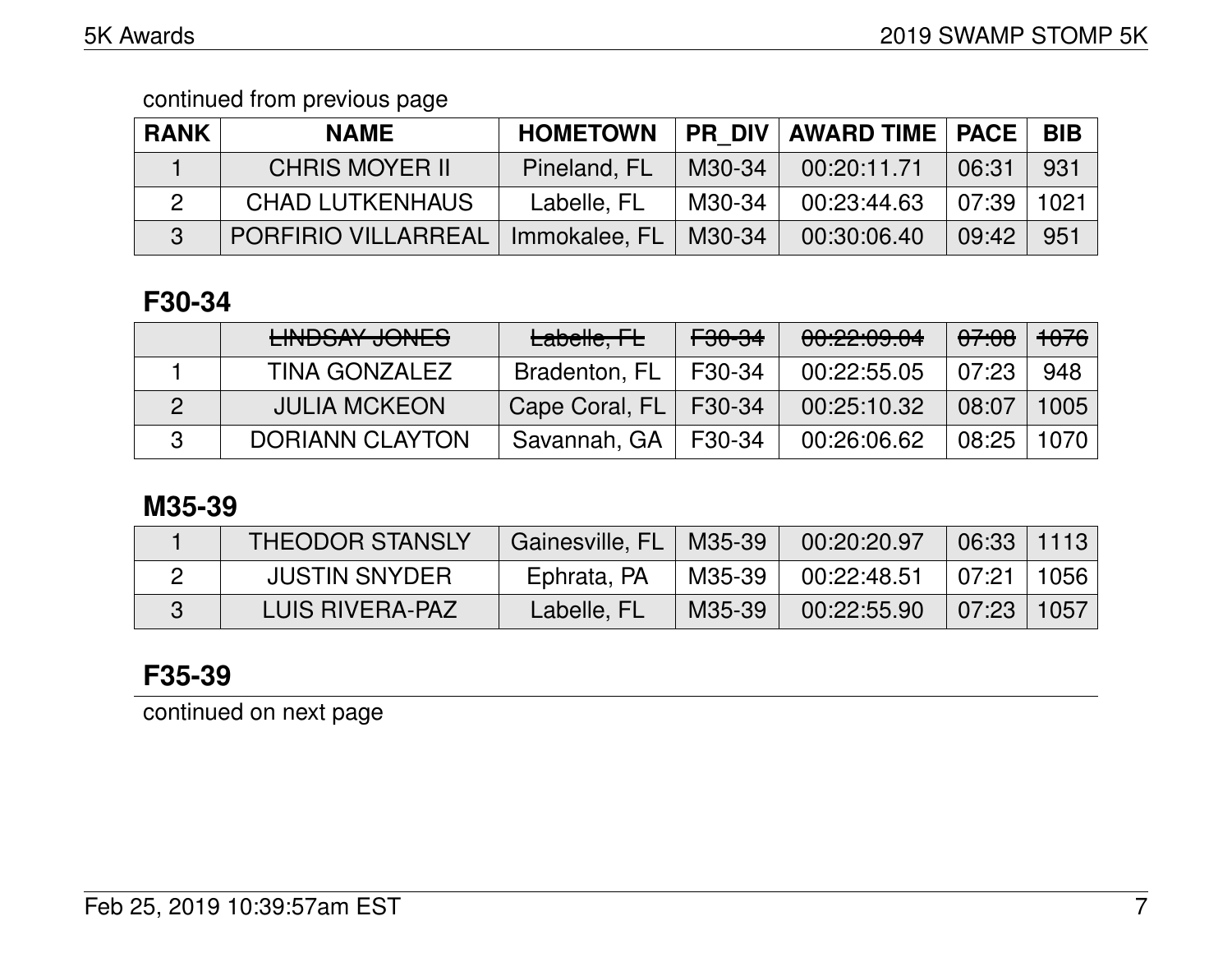| <b>RANK</b> | <b>NAME</b>             | <b>HOMETOWN</b>  |               | <b>PR DIV   AWARD TIME   PACE  </b> |                | <b>BIB</b> |
|-------------|-------------------------|------------------|---------------|-------------------------------------|----------------|------------|
|             | KIM SCHEETZ             | Lehigh Acres, FL | $\mid$ F35-39 | 00:24:40.96                         | 07:57          | 991        |
|             | <b>JENNIFER MCCLAIN</b> | Labelle, FL      | F35-39        | 00:26:06.08                         | 08:25          | 997 .      |
| 3           | <b>JACKIE LEMM</b>      | Cape Coral, FL   | F35-39        | 00:26:54.60                         | $08:40$   1044 |            |

### **M40-44**

| CDECODY ADMANI<br><b>UNLUVIN AUMAN</b> | Gape Goral, FL            | M <sub>40-44</sub> | 00:10:36.47 | <del>06:00</del> | <del>1015</del> |
|----------------------------------------|---------------------------|--------------------|-------------|------------------|-----------------|
| <b>BERNIE MARTINEZ</b>                 | Immokalee, FL             | M40-44             | 00:19:13.06 | 06:12            | 1059            |
| WAYNE DEMEYERE                         | Labelle, FL               | M40-44             | 00:23:01.39 | 07:25            | 1007            |
| <b>TIMOTHY HOLLAND</b>                 | Lehigh Acres, FL   M40-44 |                    | 00:24:23.36 | 07:52            | 883             |

# **F40-44**

| <b>BLANCA TORRES</b> | Labelle, FL | F40-44 | 00:29:43.64 | $\mid$ 09:35      | 962   |
|----------------------|-------------|--------|-------------|-------------------|-------|
| KERRIE STANFORD      | Labelle, FL | F40-44 | 00:29:49.03 | ∣ 09:36 ∣         | ∣ 880 |
| MARCI SEAMPLES       | Naples, FL  | F40-44 | 00:31:02.74 | $\setminus$ 10:00 | 804   |

# **M45-49**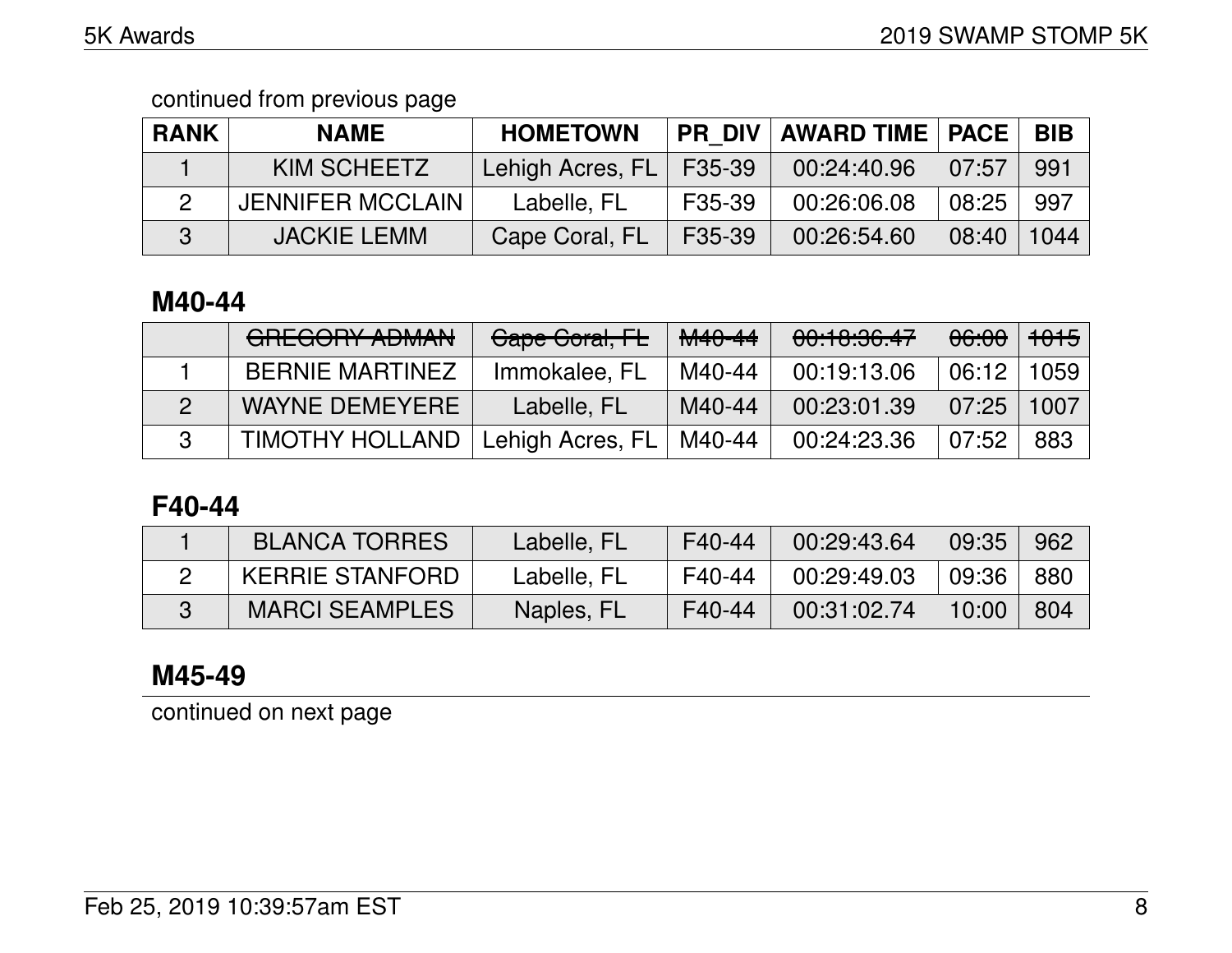| <b>RANK</b> | <b>NAME</b>            | <b>HOMETOWN</b> | <b>PR DIV</b> | <b>AWARD TIME   PACE  </b> |                | <b>BIB</b> |
|-------------|------------------------|-----------------|---------------|----------------------------|----------------|------------|
|             | <b>JERRY LEPINSKE</b>  | Fort Myers, FL  | M45-49        | 00:24:53.49                | $08:01$   1158 |            |
|             | <b>SANTIAGO REYES</b>  | Labelle, FL     | M45-49        | 00:32:19.44                | 10:25          | 905        |
| R           | <b>JOHN WILLIAMSON</b> | Labelle, FL     | M45-49        | 00:33:12.26                | $10:42$   1031 |            |

## **F45-49**

| GRETA SPARKS           | Corydon, IN    | F45-49 | 00:24:03.06 | 07:45 | 821 |
|------------------------|----------------|--------|-------------|-------|-----|
| <b>TRISHA TRYKA</b>    | Fort Myers, FL | F45-49 | 00:24:46.25 | 07:59 | 854 |
| <b>NICOLE STARLING</b> | Fort Myers, FL | F45-49 | 00:26:38.52 | 08:35 | 993 |
| <b>CLAUDIA DRAPER</b>  | Naples, FL     | F45-49 | 00:28:09.05 | 09:04 | 972 |

# **M50-54**

| JOHN SCOTT           | Cape Coral, FL | <del>M50-54</del> | 00:21:11.52 | <del>06:50</del> | <del>1054</del> |
|----------------------|----------------|-------------------|-------------|------------------|-----------------|
| <b>MARK LAPP</b>     | Labelle, FL    | M50-54            | 00:26:15.09 | 08:27            | 939             |
| <b>JACK WILSON</b>   | Labelle, FL    | M50-54            | 00:27:45.09 | 08:56            | 1097            |
| <b>KELLY MOORMAN</b> | Fort Myers, FL | M50-54            | 00:30:48.15 | $09:55$          | 1152            |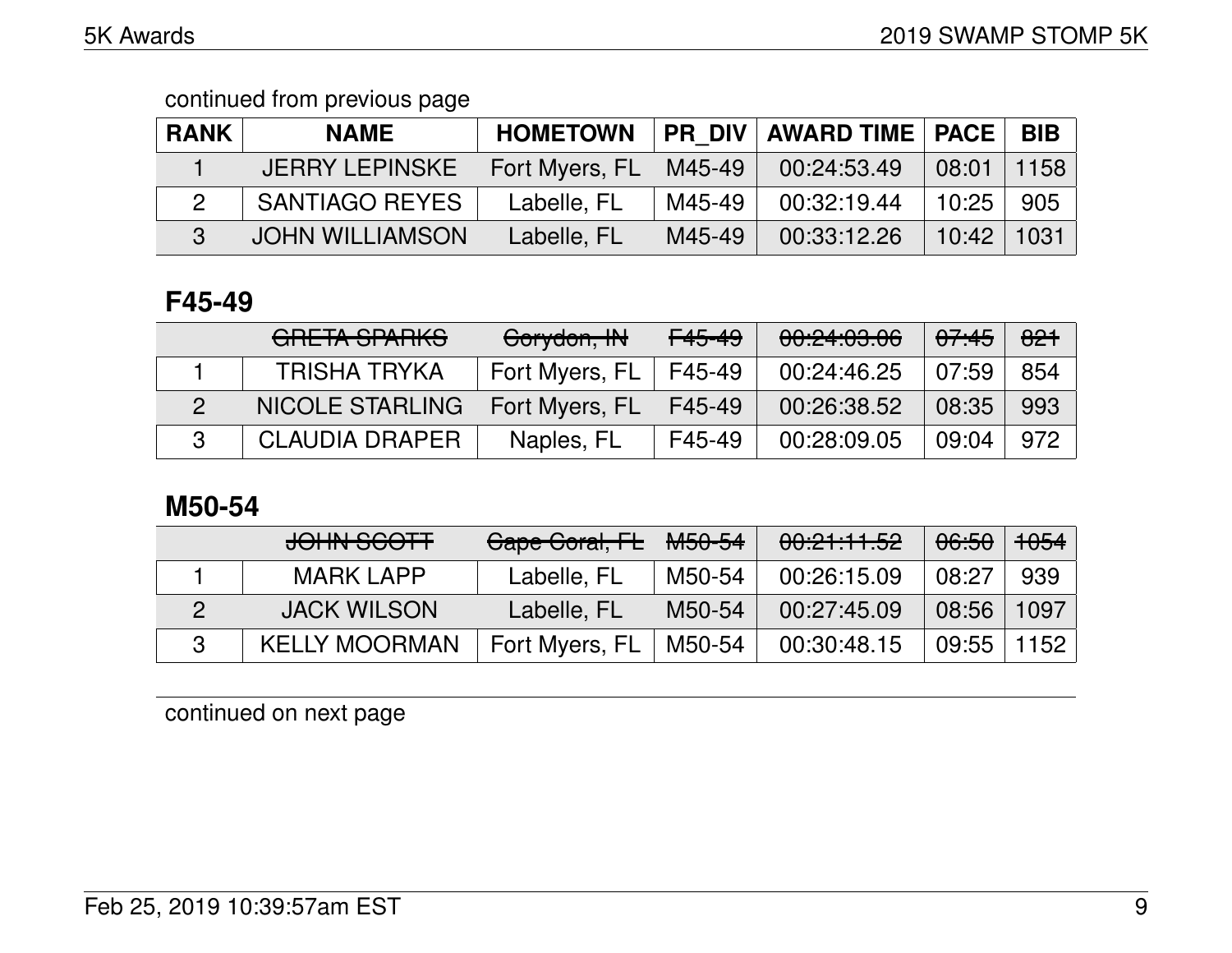| <b>RANK</b>    | <b>NAME</b>             | <b>HOMETOWN</b> | <b>PR DIV</b> | AWARD TIME   PACE |       | <b>BIB</b> |  |  |
|----------------|-------------------------|-----------------|---------------|-------------------|-------|------------|--|--|
| F50-54         |                         |                 |               |                   |       |            |  |  |
|                | <b>JUDY LAPP</b>        | Labelle, FL     | F50-54        | 00:29:08.79       | 09:23 | 940        |  |  |
| $\overline{2}$ | <b>RICHELLE BATTAMS</b> | Labelle, FL     | F50-54        | 00:30:30.16       | 09:50 | 942        |  |  |
| 3              | <b>LUCINDA KELLEY</b>   | Labelle, FL     | F50-54        | 00:30:51.87       | 09:57 | 846        |  |  |

### **M55-59**

| <b>CHARLIE MOORE</b> | Fort Myers, FL | M55-59 | 00:22:03.98 | 07:07          | 1084 |
|----------------------|----------------|--------|-------------|----------------|------|
| <b>GARY FLINT</b>    | Immokalee, FL  | M55-59 | 00:28:51.30 | 09:18          | 842  |
| <b>FELIX MADRID</b>  | Labelle, FL    | M55-59 | 00:32:16.85 | $10:24$   1001 |      |

# **F55-59**

| IVAINI DAVIIDOONI<br><b>LITTIN DAVIDOON</b> | Labelle, FL      | <del>F55-59</del> | 00:25:14.36 | 08:08 | 917 |
|---------------------------------------------|------------------|-------------------|-------------|-------|-----|
| <b>JILL MCKEE</b>                           | Estero, FL       | F55-59            | 00:29:27.91 | 09:30 | 922 |
| <b>LORI SCOTT</b>                           | Bend, OR         | F55-59            | 00:29:30.43 | 09:30 | 817 |
| <b>LAURA TOWNSEND</b>                       | Forest Grove, OR | F55-59            | 00:36:24.42 | 11:44 | 820 |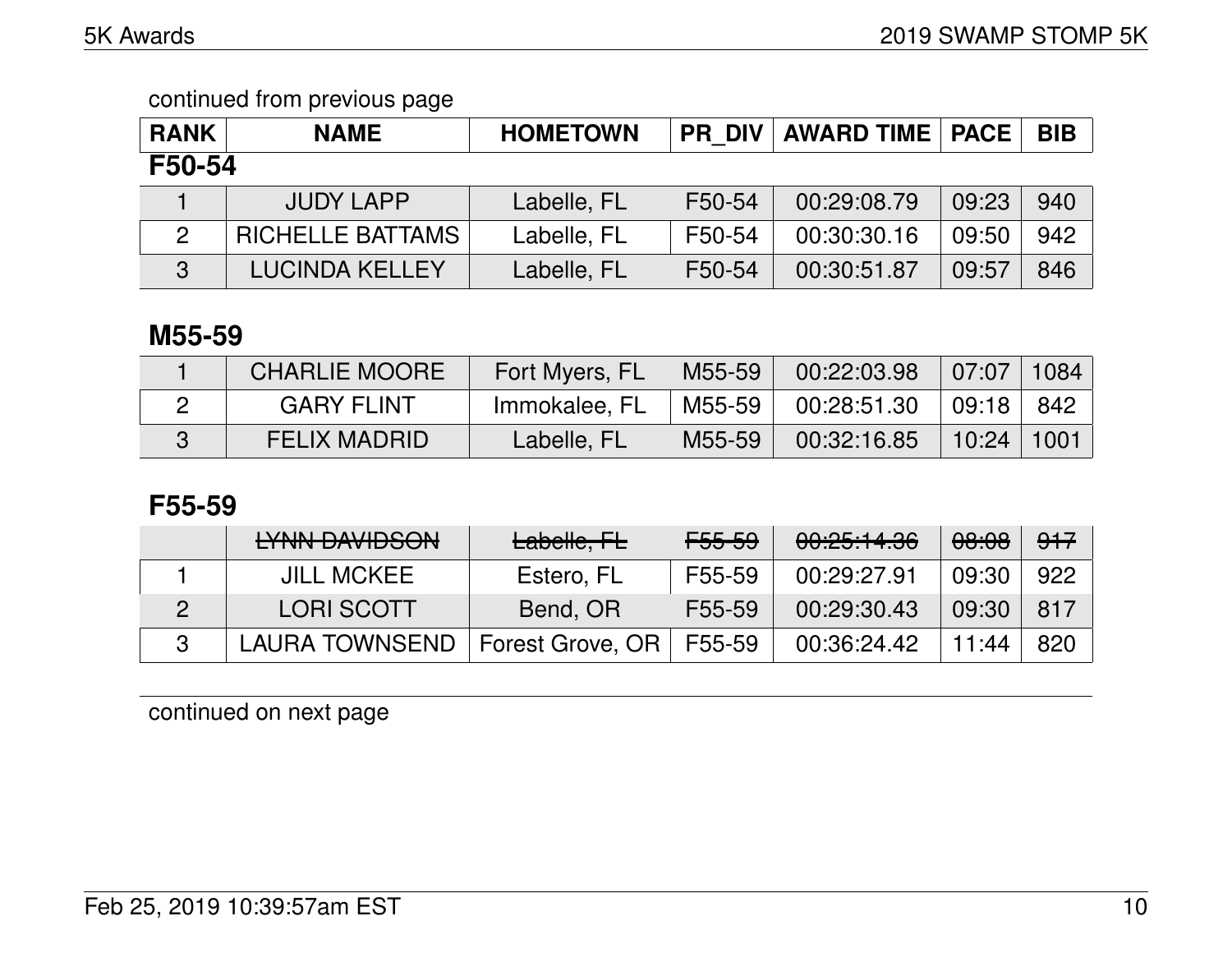| <b>RANK</b>    | <b>NAME</b>        | <b>HOMETOWN</b>           | <b>PR DIV</b> | <b>AWARD TIME</b> | <b>PACE</b> | <b>BIB</b> |  |  |
|----------------|--------------------|---------------------------|---------------|-------------------|-------------|------------|--|--|
| M60-64         |                    |                           |               |                   |             |            |  |  |
|                | RICARDO MARTINEZ   | Hereford, TX              | M60-64        | 00:22:25.32       | 07.14       | 970        |  |  |
|                | <b>NEIL HARDEN</b> | <b>Bonita Springs, FL</b> | M60-64        | 00:28:45.00       | 09:16       | 1121       |  |  |
| $\overline{2}$ | <b>ED QUILTER</b>  | Cape Coral, FL            | M60-64        | 00:31:26.93       | 10:08       | 1170       |  |  |
| 3              | <b>BILL MURRAY</b> | Labelle, FL               | M60-64        | 00:40:42.55       | 13:07       | 941        |  |  |

# **F60-64**

| <b>EDANQINE COLDEN</b><br>LITANUNE UULDEN | Lehigh Acres, FL | F60-64 | 00:20:34.81 | 09:12 | 802 |
|-------------------------------------------|------------------|--------|-------------|-------|-----|
| <b>TERI MOORE</b>                         | Milton, DE       | F60-64 | 00:33:00.00 | 10:38 | 856 |
| <b>SUSAN ROHL</b>                         | Bradenton, FL    | F60-64 | 00:34:45.36 | 11:12 | 871 |
| <b>JULIE SOUD</b>                         | Labelle, FL      | F60-64 | 00:36:00.18 | 11:36 | 988 |

# **M65-69**

| <b>JOHN BATES</b>  | Captiva, FL    | M65-69 | 00:23:26.19 | $07:33$   1117 |     |
|--------------------|----------------|--------|-------------|----------------|-----|
| ED PERES           | Fort Myers, FL | M65-69 | 00:23:59.85 | 07:44   1162   |     |
| <b>STEVEN HEIN</b> | Labelle, FL    | M65-69 | 00:26:54.62 | 08:40          | 983 |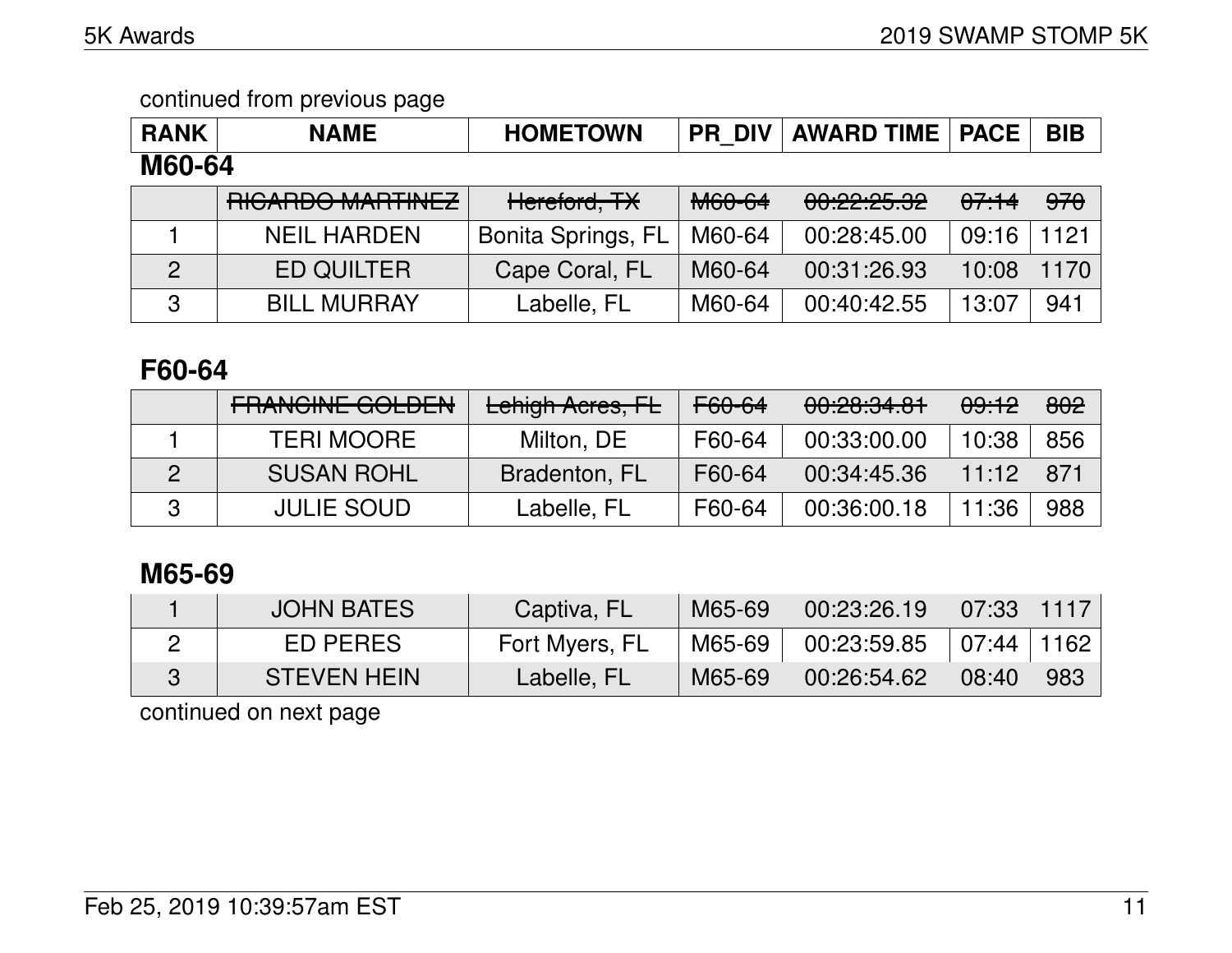### **F65-69**

| <b>DIANE SOBEL</b>     | Fort Myers, FL     | F65-69 | 00:28:51.27               | $\sqrt{09:18}$ | 852 |
|------------------------|--------------------|--------|---------------------------|----------------|-----|
| <b>RUTH NORRISH</b>    | Eau Claire, WI     | F65-69 | 00:38:37.14 ∣12:26 ∣814 ∣ |                |     |
| <b>DIANE WANAMAKER</b> | Bonita Springs, FL | F65-69 | 00:38:49.25               | 12:30'         | 855 |

### **M70-74**

| <b>BOB MARCUM</b>    | Naples, FL                    | M70-74   | 00:26:11.38 | 08:26               | 849                          |
|----------------------|-------------------------------|----------|-------------|---------------------|------------------------------|
| <b>JOHN BRUBAKER</b> | Chatham, IL                   | M70-74 l | 00:27:12.07 | $\vert 08:46 \vert$ | . 845 '                      |
| LOU MARJON           | North Fort Myers, FL   M70-74 |          | 00:27:58.71 | 09:01               | $\parallel$ 1047 $\parallel$ |

# **F70-74**

| <b>KATHY MURDOCH</b> | North Fort Myers, FL   F70-74 |          | 00:38:23.36 | $\vert$ 12:22 | 936 |
|----------------------|-------------------------------|----------|-------------|---------------|-----|
| <b>CAROL STEFFEN</b> | Lowpoint, IL                  | F70-74 I | 00:46:16.43 | 14:54 839     |     |
| <b>PATT WUEST</b>    | Depauw, IN                    | F70-74   | 00:54:33.77 | 17:34         | 837 |